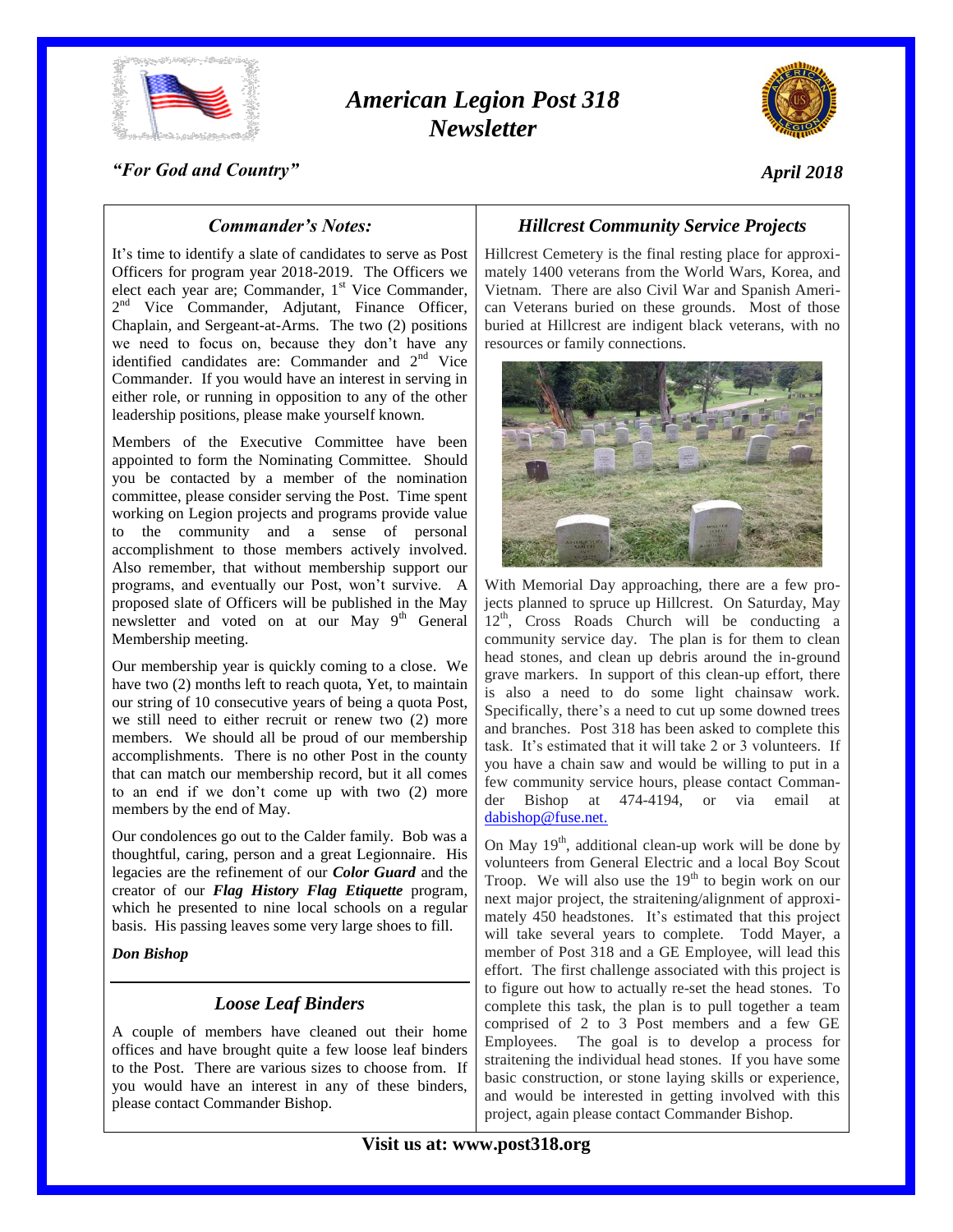### *Fund Raising Update:*

The Post has to raise about \$6,000 each month to continue operations. You can support our fund raising efforts by either attending, or working, our various events. For March, we exceeded the \$ 6000 threshold. How we got there is summarized in the table below.

| Event             | <b>Contribution</b> |
|-------------------|---------------------|
| <b>Bingo</b>      | \$3,771             |
| <b>Dances</b>     | \$2,610             |
| <b>Euchre</b>     | 253                 |
| <b>Fish Fries</b> | \$3,624             |
| HoopsMania        | \$2,039             |
| <b>Rentals</b>    | 310<br>\$           |
| Total             | \$12,607            |

**Bingo** –We conduct bingo every Sunday. Doors open at 4:30p games begin at 6:00p. If you're willing to help out, contact Bingo Manager, Ed Sears at 474-0246.

**Post Dances** – We attempt to schedule 2 dances each month. They are open to the public. Doors open at 7p. The bands perform from 8p to 11p. Volunteers are always needed for these events, if you're willing to help out, please contact Don Bishop at 474-4194.

**Euchre** – Euchre is scheduled every Thursday night and is open to the public. Buy-in is \$5. Doors open at 6:45p, games begin at 7p. Contact Euchre Manager, Joe Baker (289-9044), with any questions.

**Fish Fries** – We closed out our Fish Fries for the year having serves 941 meals and ending with a net profit of approximately \$ 4969. Compared to 2017 both attendance and profits were down, 5.9% and 9.3% respectively. We want to take this opportunity to thank everyone who came out to support these events.

**Open Mic** – Open Mic returns to the Post April  $13<sup>th</sup>$ , from 7:30p to 11p. This event provides local artists an opportunity to perform in front of an audience. There are no admission fees and children are welcome. Beverage and concession services are also available. If you have questions, please contact Don Bishop at 474- 4194.

## *Charitable Giving*

Over the course of each year American Legion Post 318 Charities, Inc. (*Charities, Inc.*) contributes thousands of dollars to programs and causes important to our membership. To cover this philanthropy, *Charities, Inc*. has to raise approximately \$2,200 each month.

The following is an overview of the programs recently funded by *Charities, Inc*.:

**After Prom** – After Prom is an event arranged by each of the local high schools. It is an entertainment experience that follows prom. The program goal is to provide a drug and alcohol free event that will end with the safe return home of each students. *Charities, Inc*. provides financial support for these events.

**Buckeye Boys & Girls State** – Boys & Girls State is intended to educate high school students about state and local government and develop leadership skills through simulation and role play. *Post 318* works with the staff at Anderson High School to select at least eight (8) candidates to attend these programs. *Charities, Inc*. provides funds to pay tuition and transportation.

**Member Hardships** - *Charities, Inc.* provides funds to pay the annual dues of members who are in financial distress.

The following is a summary of recent *Charities, Inc.* Inc. income and expenses.

|                              | Income  | Expenses |
|------------------------------|---------|----------|
| <b>Bingo</b>                 | \$1,284 |          |
| <b>Member Donations</b>      | \$420   |          |
| <b>Turpin After Prom</b>     |         | 100      |
| <b>McNicholas After Prom</b> |         | 100      |
| <b>Buckeye Boys State</b>    |         | \$1,800  |
| <b>Buckeye Girls State</b>   |         | \$1,375  |
| <b>Member Hardships</b>      |         | 80<br>S  |
| <b>Monthly Rent</b>          |         | 300      |
| <b>Total</b>                 | \$1,704 | \$3,755  |

You can help raise the funds needed to support our programs and philanthropy by; 1) volunteering to work *Charities, Inc*. fund raising projects, 2) making tax deductible donations to *Charities, Inc*. and 3) by registering with both Kroger and Amazon to participate in their corporate charitable giving programs. An overview of these programs is listed below:

**Kroger Community Rewards** – If you are a Kroger customer and are not currently supporting a charitable organization through *Kroger Community Rewards*, we would encourage you to do your part! Go to [www.kroger.com,](http://www.kroger.com/) and register for the Kroger Community Rewards program and select *American Legion Post 318 Charities*, Inc. as your cause.

**Amazon Smiles** – *American Legion Post 318 Charities Inc.* is now registered with Amazon Smiles. So, if you shop at Amazon and select *American Legion Post 318 Charities, Inc.* as your charity, Amazon donates 0.5% of all eligible purchases. To maximize our revenue opportunities please share this information with family and friends.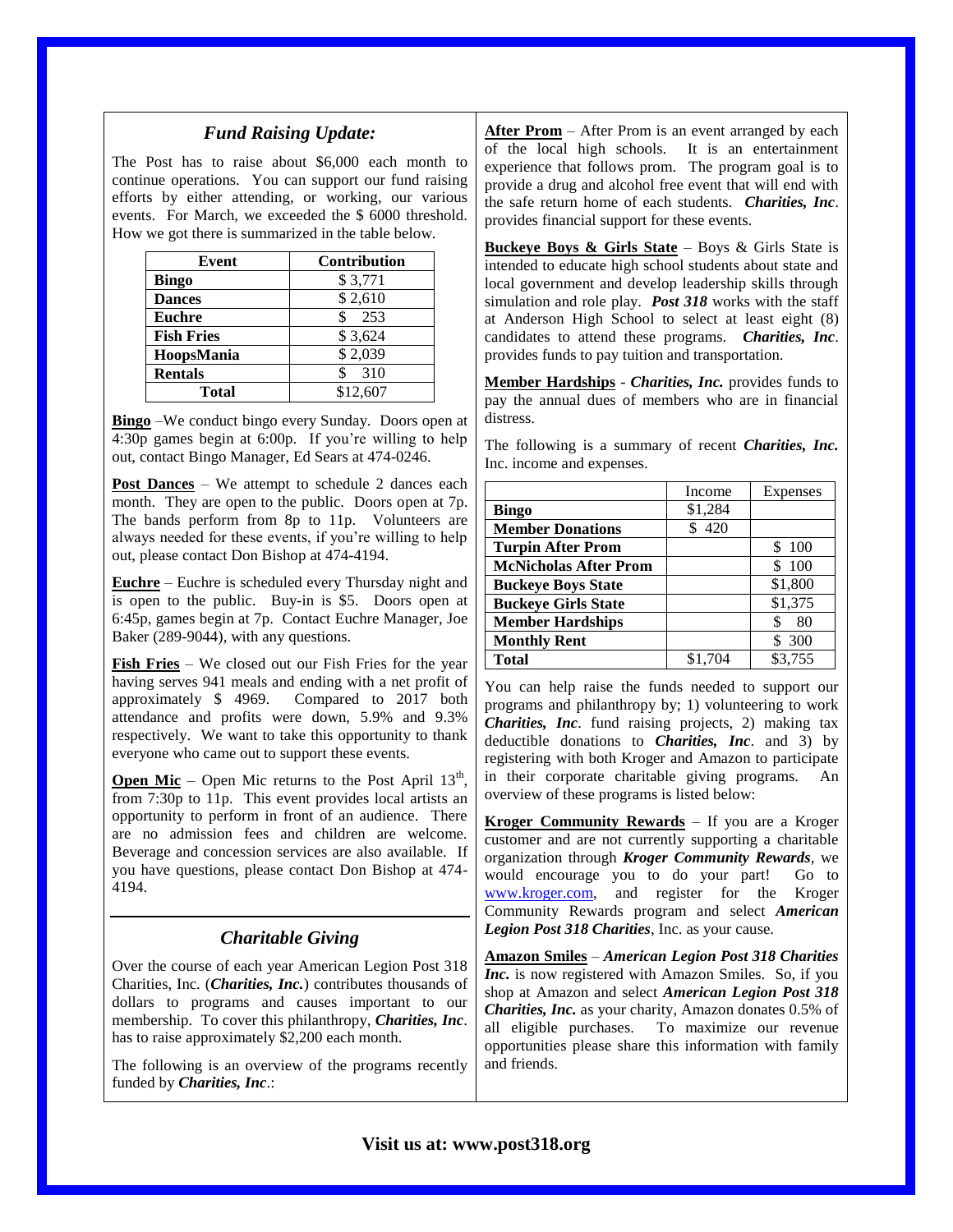### *Help Wanted*

This *"Help Wanted"* column is going to become a regular feature in our monthly newsletter. Its purpose is to communicate the kind of support needed by the Post to maintain operations. Some of the support we need can be provided by non-members (spouses, family, or Friends of the Legion). If you're willing to take on any of these challenges, please contact Commander Bishop.

Over the last couple of months we have highlighted the positions listed below. These opportunities are still available. If you're interested, please contact Commander Bishop.

- **Bingo Manager** (member)
- **Fundraising Chairman** (member)
- **Community Support Chairman** (member)
- **Graphics Arts Support** (member/non-member)
- **Bingo Volunteers** (member/non-member)
- **Dance Volunteers** (member/non-member)
- **Sombrero Toss** (member/non-member)

This month we're adding to the list the following requirements:

**Post Personal Shopper**– On a weekly basis there is a need for someone to shop for food and supplies used by the Post for bingo, dances, other events and house maintenance. The goals associated with this task are to; 1) provide a common inventory of product and services for use to maintain Post operations, and 2) to impact customer satisfaction by providing consistent quality products. There is a defined list of stores at which you would shop, and a defined set of product that you would purchase. You would be issued a credit card to support the shopping task.

The work effort associated with this task is approximately 3 to 4 hours weekly and is usually performed on Thursdays to insure product availability and quality for weekend use.

### *April Dance Schedule*

There are two (2) dance events scheduled for the month of April.



We will host **The Remains**, April 14<sup>th</sup>. They have performed thousands of shows that guarantee fun for

every age! They play an eclectic mix of music spanning from the '60s all the way to what's on the radio now.

On April 28<sup>th</sup> the *Cincy Rockers* return to The Patriot Center. This is one of Cincinnati's premier bands playing the music you want to hear.



Tickets to all of our dance events can be purchased by going to our web site [www.post318.org](http://www.post318.org/) and clicking on the special events tab. Tickets purchased in advance are \$10. Tickets purchased at the door are \$12.50.

# *Need Mulch?*

Our Boy Scout Troop is conducting their annual Mulch Fundraiser. If you're in need of mulch, please consider supporting them. Ordering information can be found below!

> BOY SCOUT TROOP 519 ANNUAL MULCH SALE 2018 NO MINIMUM ORDER REQUIRED! Free *LOCAL* delivery to your driveway

Sat. April  $14<sup>th</sup>$ , 2018

To order, please complete order form and mail with payment to:

> Dean Goering 6513 Ambar Ave Cincinnati, Ohio 45230

*Please pay at time of order. Price includes delivery. Orders must be placed by Monday April 9, 2018*

Black Platinum Mulch - \$4.25 per bag (2.0 cu. ft.) Colored Black Platinum - \$4.25 per bag (2.0 cu. ft.)

#### MULCH ORDER FORM

| $\#$ Bags of Black Platinum $@$4.25$ for \$         |  |  |  |  |  |
|-----------------------------------------------------|--|--|--|--|--|
| # Bags of Colored Black Platinum__@\$4.25 for \$___ |  |  |  |  |  |
| Total Order \$ cash check                           |  |  |  |  |  |
| (payable to troop 519)                              |  |  |  |  |  |

**Visit us at: www.post318.org**